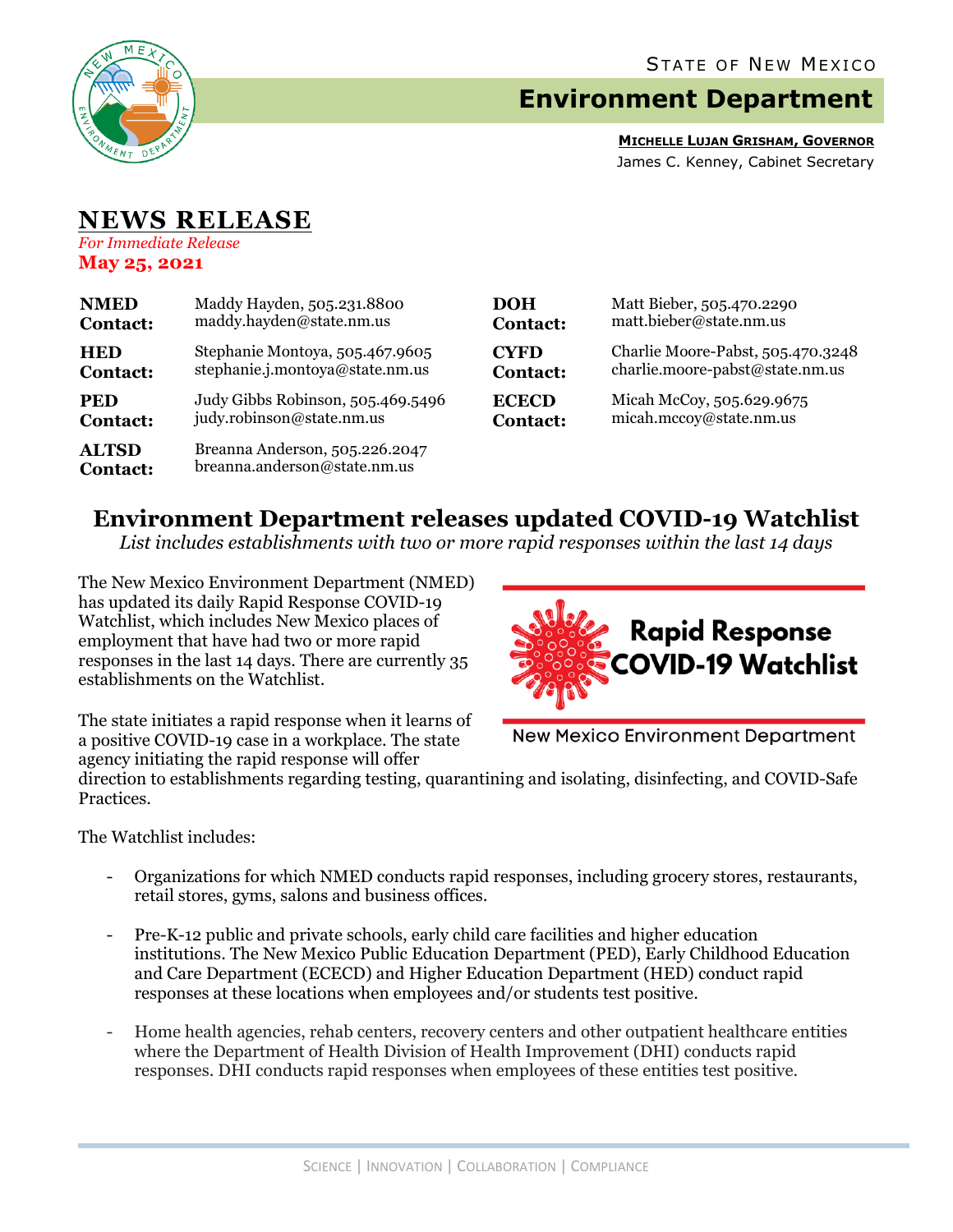- Long-term care facilities, including skilled nursing homes and assisted living facilities where the Aging and Long-Term Services Department (ALTSD) conducts rapid responses when a staff member and/or resident tests positive for COVID-19.
- Children, Youth and Families Department (CYFD) facilities, including residential treatment centers for youth and youth shelters. CYFD conducts rapid responses when staff and/or residents test positive.

The Rapid Response COVID-19 Watchlist allows the public to make more informed decisions when patronizing establishments and also assists NMED's Occupational Health and Safety Bureau and other state and local regulatory agencies in evaluating whether organizations are complying with state public health orders and COVID-Safe Practices. State regulatory agencies may initiate compliance investigations and/or exercise enforcement when establishments fail to adhere to required practices.

The current public health order mandates certain establishments close for two weeks if they have four or more rapid responses within the last 14 days. The closure requirement applies to food and drink establishments, retail spaces, places of lodging, close-contact businesses as defined in the Nov. 13, 2020 public health order, and essential businesses (other than healthcare operations, utility and media services).

When there are four or more rapid responses at a location within 14 calendar days, the New Mexico Environment Department will refer the establishment to the Department of Health, which will evaluate and make the decision on establishment closure. An establishment may be permitted to continue operating if the Department of Health, after consultation with the New Mexico Environment Department, determines that the business is a sole provider of goods or services within a community, or if they have committed to regular surveillance testing of their workforce.

If a school has four rapid responses in a 14-day period, it must close within seven calendar days and remain in remote-only learning for 14 days. Only the individual school that reached the rapid response threshold is required to return to remote learning.

The current Rapid Response COVID-19 Watchlist and closure list, which includes all establishments that have been required to close, are posted [here.](https://www.env.nm.gov/rapid-response-data/)



New Mexico Environment Department

## **Tuesday, May 25**

| <b>AGENCY</b><br><b>ASSIGNED</b> | <b>NAME</b>                | <b>ADDRESS</b>    | CITY               | <b>COUNTY</b>     | <b>NUMBER OF</b><br><b>RAPID</b><br><b>RESPONSES</b> |
|----------------------------------|----------------------------|-------------------|--------------------|-------------------|------------------------------------------------------|
|                                  | OTERO FEDERAL CREDIT       | 3300 N. WHITE     |                    |                   |                                                      |
| <b>NMED</b>                      | <b>UNION</b>               | <b>SANDS BLVD</b> | <b>ALAMOGORDO</b>  | <b>OTERO</b>      |                                                      |
|                                  |                            | 8001 DAYTONA RD   |                    |                   |                                                      |
| <b>NMED</b>                      | <b>CITY OF ALBUQUERQUE</b> | <b>NW</b>         | <b>ALBUOUEROUE</b> | <b>BERNALILLO</b> | റ                                                    |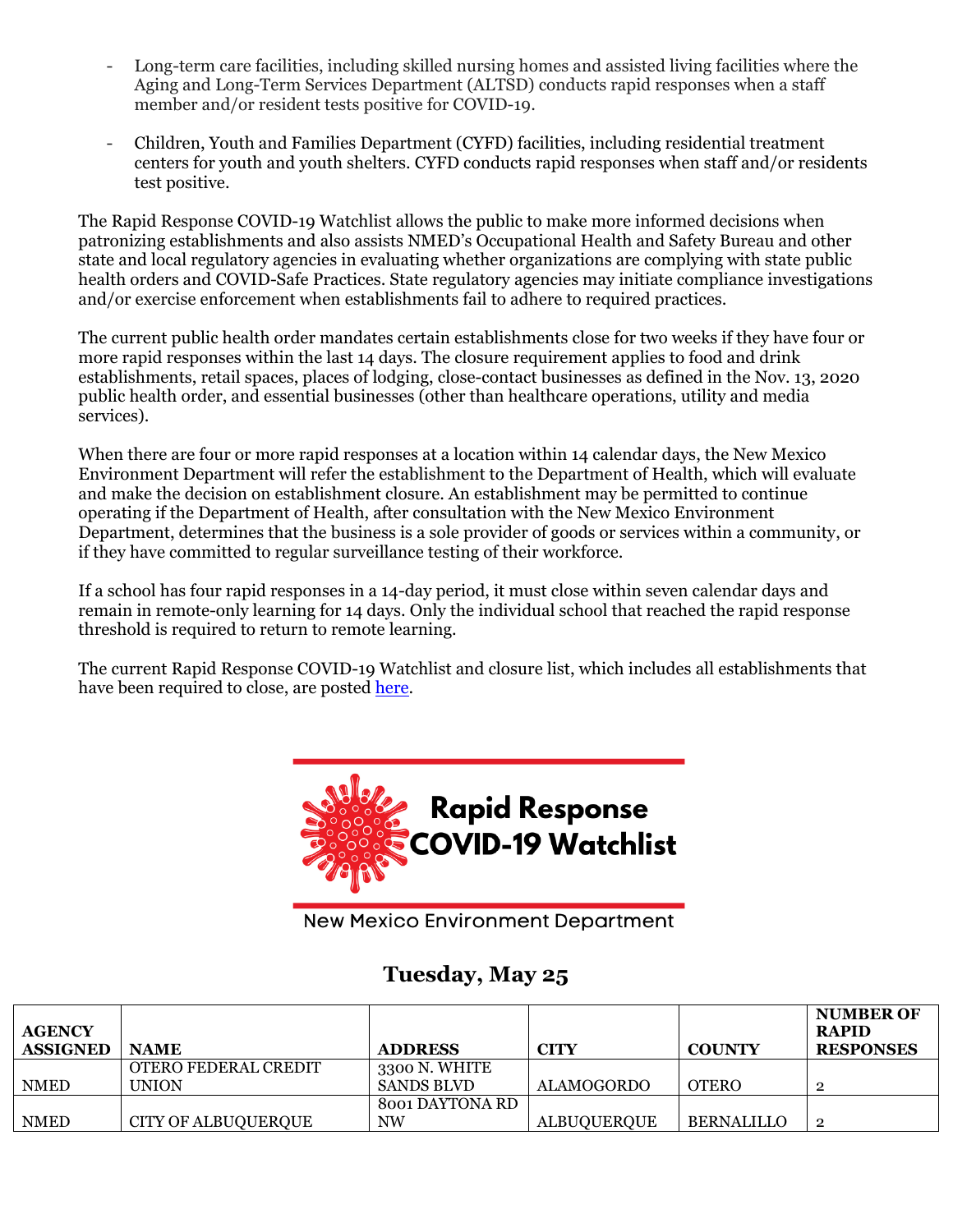| <b>NMED</b>  | PREMIER DISTRIBUTING CO                    | 4321 YALE BLVD<br><b>NE</b>                 | <b>ALBUQUERQUE</b> | <b>BERNALILLO</b> | $\overline{2}$          |
|--------------|--------------------------------------------|---------------------------------------------|--------------------|-------------------|-------------------------|
|              |                                            | <b>ALBUQUERQUE</b>                          |                    |                   |                         |
| <b>NMED</b>  | <b>TSA</b>                                 | <b>SUNPORT</b><br><b>AIRPORT</b>            | <b>ALBUQUERQUE</b> | <b>BERNALILLO</b> | $\mathbf{2}$            |
| <b>NMED</b>  | <b>UPS</b>                                 | 1239 BELLAMAH<br>AVE NW $# A$               | <b>ALBUQUERQUE</b> | <b>BERNALILLO</b> | 3                       |
| <b>NMED</b>  | <b>UPS CUSTOMER CTR</b>                    | 2401 COMANCHE<br><b>RD NE</b>               | <b>ALBUQUERQUE</b> | <b>BERNALILLO</b> | $\overline{2}$          |
| <b>NMPED</b> | <b>ALBUQUERQUE HIGH</b>                    | 800 ODELIA RD<br>NE                         | <b>ALBUQUERQUE</b> | <b>BERNALILLO</b> | $\overline{2}$          |
| <b>NMPED</b> | <b>JAMES MONROE MIDDLE</b>                 | <b>6100 PARADISE</b><br><b>BLVD NW</b>      | <b>ALBUQUERQUE</b> | <b>BERNALILLO</b> | $\overline{2}$          |
| <b>ECECD</b> | HEIGHTS CHRISTIAN DAY<br><b>CARE</b>       | 6935 COMANCHE<br><b>NE</b>                  | <b>ALBUQUERQUE</b> | <b>BERNALILLO</b> | $\overline{\mathbf{2}}$ |
| <b>NMPED</b> | AZTEC MUNICIPAL SCHOOLS                    | 1118 W. AZTEC<br>BLVD.                      | <b>AZTEC</b>       | <b>SAN JUAN</b>   | $\overline{\mathbf{2}}$ |
| <b>ALTSD</b> | AZTEC HEALTHCARE, LLC                      | 500 CARE LANE                               | <b>AZTEC</b>       | <b>SAN JUAN</b>   | $\mathbf{2}$            |
| <b>NMPED</b> | <b>BELEN MIDDLE</b>                        | 314 SOUTH 4TH ST                            | <b>BELEN</b>       | <b>VALENCIA</b>   | $\overline{\mathbf{2}}$ |
| <b>NMED</b>  | WALMART SUPERCENTER                        | 3728 N PRINCE ST                            | <b>CLOVIS</b>      | <b>CURRY</b>      | $\overline{2}$          |
| <b>ALTSD</b> | BEEHIVE HOMES OF CLOVIS                    | <b>2305 NORTH</b><br><b>NORRIS</b>          | <b>CLOVIS</b>      | <b>CURRY</b>      | $\overline{2}$          |
| <b>NMED</b>  | NEW MEXICO WINERIES INC                    | 1325 DE BACA RD<br><b>SE</b>                | <b>DEMING</b>      | <b>LUNA</b>       | $\overline{\mathbf{2}}$ |
| <b>NMPED</b> | CARLOS F. VIGIL MIDDLE                     | 1260 JOHNIE<br>ROYBAL IND. PRK<br><b>RD</b> | <b>ESPANOLA</b>    | <b>RIO ARRIBA</b> | $\overline{2}$          |
| <b>NMED</b>  | <b>TARGET</b>                              | 4900 E MAIN ST                              | <b>FARMINGTON</b>  | <b>SAN JUAN</b>   | $\overline{2}$          |
| <b>NMPED</b> | ANIMAS ELEMENTARY                          | 1612 HUTTON AVE                             | <b>FARMINGTON</b>  | <b>SAN JUAN</b>   | $\overline{\mathbf{2}}$ |
| <b>NMPED</b> | HEIGHTS MIDDLE SCHOOL                      | 3700 COLLEGE<br><b>BLVD</b>                 | <b>FARMINGTON</b>  | <b>SAN JUAN</b>   | 3                       |
| <b>NMPED</b> | MCKINLEY ELEMENTARY                        | 1201 NORTH<br><b>BUTLER AVE</b>             | <b>FARMINGTON</b>  | <b>SAN JUAN</b>   | $\overline{2}$          |
| <b>NMPED</b> | PIEDRA VISTA HIGH                          | 5700 COLLEGE<br><b>BLVD</b>                 | <b>FARMINGTON</b>  | <b>SAN JUAN</b>   | 4                       |
| <b>ALTSD</b> | <b>BRIDGE OF FARMINGTON</b><br>(THE)       | 1091 WEST<br><b>MURRAY DRIVE</b>            | <b>FARMINGTON</b>  | <b>SAN JUAN</b>   | $\overline{\mathbf{2}}$ |
| <b>NMED</b>  | JEMEZ MOUNTAINS ELEC CO-<br>OP INC         | 19365 US<br><b>HIGHWAY 84/285</b>           | <b>HERNANDEZ</b>   | <b>RIO ARRIBA</b> | $\overline{2}$          |
| <b>NMPED</b> | KIRTLAND ELEMENTARY                        | 30 RD 6446                                  | <b>KIRTLAND</b>    | <b>SAN JUAN</b>   | $\overline{2}$          |
| <b>NMED</b>  | LOS ALAMOS FIRE DEPT                       | 999 CENTRAL AVE<br># 200                    | <b>LOS ALAMOS</b>  | <b>LOS ALAMOS</b> | $\overline{2}$          |
| <b>NMED</b>  | <b>SADIE'S OF NEW MEXICO</b>               | 6230 4TH ST NW                              | <b>LOS RANCHOS</b> | <b>BERNALILLO</b> | $\overline{2}$          |
| <b>NMPED</b> | PORTALES HIGH                              | 201 SOUTH<br>KNOXVILLE AVE                  | <b>PORTALES</b>    | <b>ROOSEVELT</b>  | $\mathbf{2}$            |
| <b>ALTSD</b> | RIO RANCHO CENTER                          | 4210 SABANA<br><b>GRANDE SE</b>             | RIO RANCHO         | <b>SANDOVAL</b>   | $\mathbf{1}$            |
| <b>NMED</b>  | <b>HOME DEPOT</b>                          | 952 RICHARDS<br><b>AVE</b>                  | <b>SANTA FE</b>    | <b>SANTA FE</b>   | $\overline{2}$          |
| <b>NMED</b>  | O'REILLY AUTO PARTS                        | 4715 AIRPORT RD                             | <b>SANTA FE</b>    | <b>SANTA FE</b>   | $\mathbf{2}$            |
| <b>NMPED</b> | EL CAMINO REAL ACADEMY<br><b>COMMUNITY</b> | 2500 S. MEADOWS                             | <b>SANTA FE</b>    | <b>SANTA FE</b>   | $\overline{2}$          |
| <b>NMPED</b> | <b>SANTA FE HIGH</b>                       | 2100 YUCCA RD                               | <b>SANTA FE</b>    | <b>SANTA FE</b>   | $\overline{2}$          |
| <b>NMPED</b> | <b>COLLET PARK ELEMENTARY</b>              | 2100 MORRIS ST<br>$\rm NE$                  | <b>TIJERAS</b>     | <b>BERNALILLO</b> | $\overline{2}$          |
|              | NEW MEXICO STATE                           | 992 SOUTH                                   | TRUTH OR           |                   |                         |
| <b>ALTSD</b> | <b>VETERANS HOME</b>                       | <b>BROADWAY</b>                             | <b>CONSEQUENCE</b> | <b>SIERRA</b>     | 4                       |